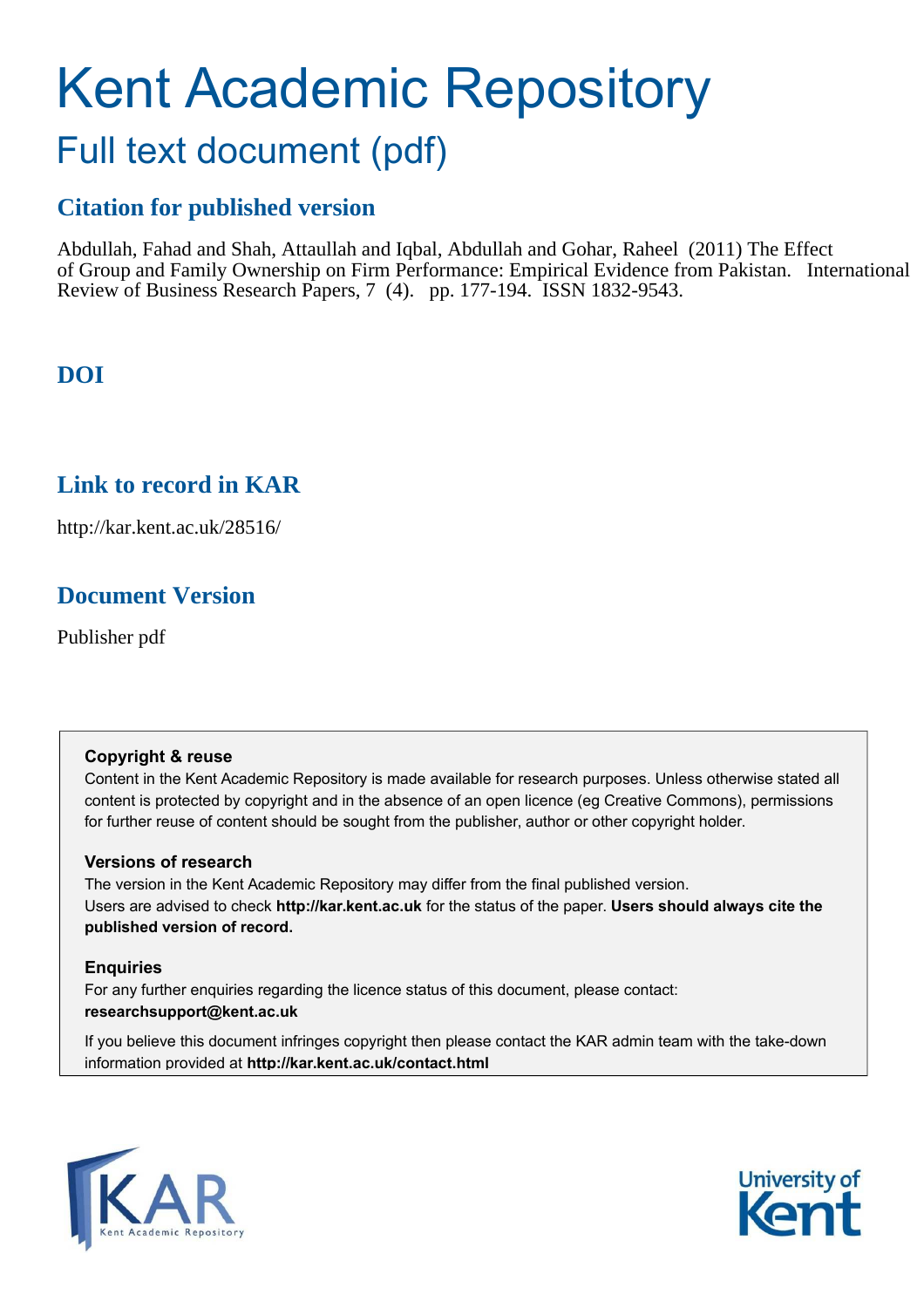# **The Effect of Group and Family Ownership on Firm Performance: Empirical Evidence from Pakistan**

Fahad Abdullah<sup>1</sup>, Attaullah Shah<sup>2</sup>, Abdullah M. Iqbal<sup>3</sup> and Raheel Gohar<sup>4</sup>

*This paper examines the impact of group- and family-ownership on financial performance of a sample of firms listed on the Karachi Stock Exchange from the year 2003 to 2008. Since previous studies have found ownership structure to be endogenously determined, we account for this problem by using two 2SLS technique. This paper contributes to the extant literature as it uses a larger sample of 158 firms and the 2SLS technique; existing studies on this topic in Pakistan lack both of these aspects. Results of the OLS and 2SLS regressions show that group ownership in a firm has no significant impact on a firm's performance. However, when group ownership is significantly higher in a firm, the given firm performs poorly. This is an indication of some sort of expropriation of the minority shareholders. Moreover, the analysis shows that larger firms, firms with higher sales-turnover ratio and growing firms performance better than other firms. Firms with higher financial leverage show poor financial performance. For comparing the performance of family and nonfamily firms, a sample of 28 family and 26 non-family firms listed on Karachi Stock Exchange is used. The results of two sample t-tests show that mean Tobin's Q of family firms is economically larger than non-family firms; though the difference is statistically insignificant. Accounting-based measures such as return on assets, assets turnover, and profit margin show similar statistics – the statistical differences are negligible between family and non-family firms.* 

**Key Words:** Ownership Structure, Associated Firms, Family Ownership, Performance, KSE.

# **1. Introduction**

In today"s dynamic business environment, several factors drive a firm"s performance. A firms" performance depends upon both carefully designed and advised strategic decisions taken on the part of the entrepreneur or result of a positive development that takes place and mostly both are inevitable. However, there is a list of vital factors that are repeatedly observed enabling a firm to outperform their rivals in the most competitive industries. For instance, one such critical factor is the ownership structure which affects the firm's chances to maintain and improve its performance in the future.

\_\_\_\_\_\_\_\_\_\_\_\_\_\_\_\_\_\_\_\_\_\_\_\_\_\_\_\_\_\_\_\_\_\_\_\_\_\_\_\_\_\_\_\_\_\_\_\_\_\_\_\_\_\_\_\_\_\_\_\_\_\_\_\_\_\_\_\_\_\_\_\_\_\_\_\_

<sup>&</sup>lt;sup>1</sup> PhD Scholar, NUST Business School, Islamabad and faculty member at Institute of Management Sciences, Peshawar, Pakistan.

 $2^{2}$  Asst. Prof, Institute of management sciences, Peshawar.

<sup>&</sup>lt;sup>3</sup> Senior Lecturer, Kent Business School at Medway, University of Kent, Canterbury.

<sup>4</sup> Asst. Prof, NUST Business School, NUST, Islamabad.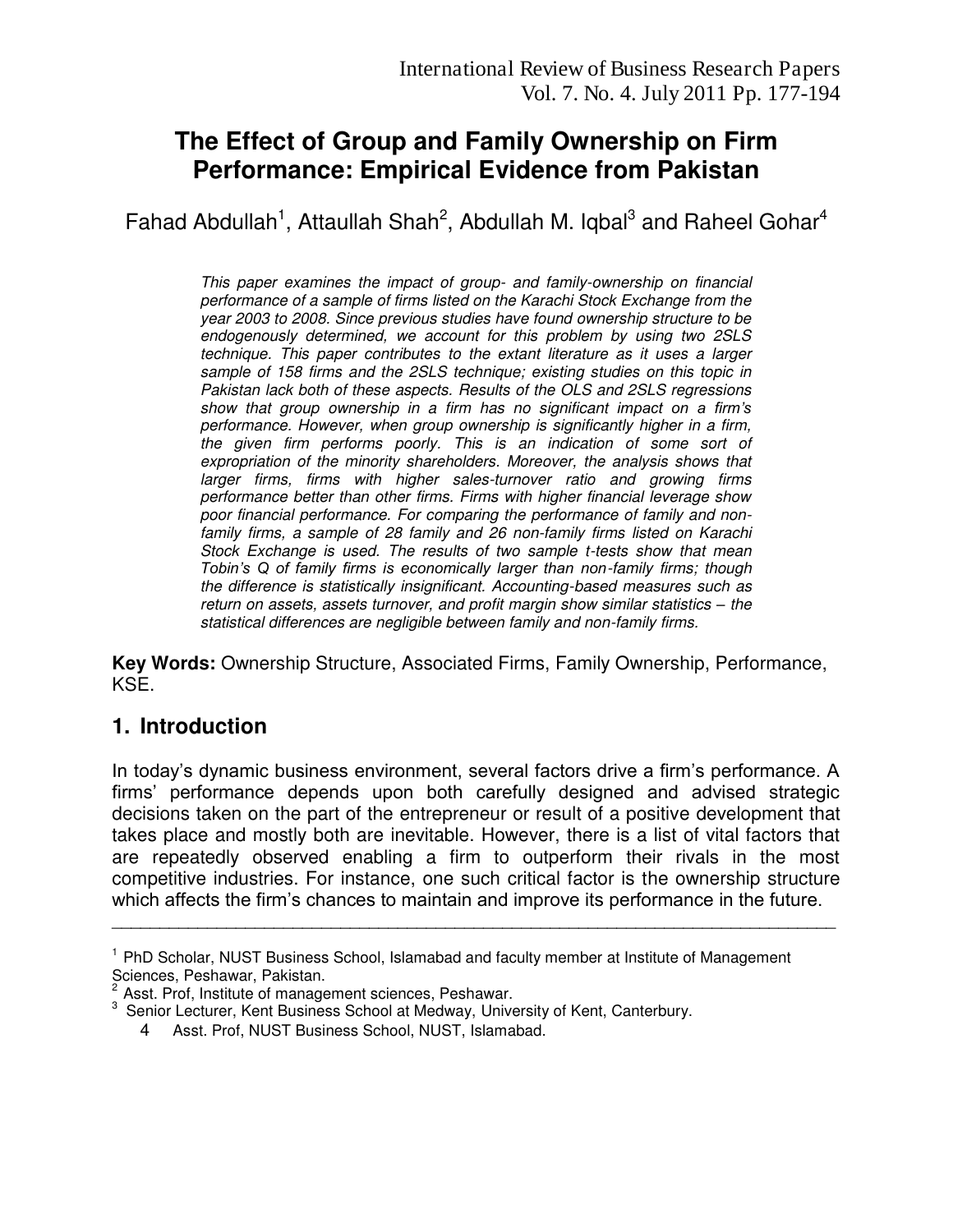Researchers have been interested in analyzing the role and impact of ownership structures on the outcome of firms in terms of its performance and value. In emerging economies like Pakistan and India, family ownerships are popular and getting increased attention from the empirical researchers who are evaluating the firm performance in this context. The research on ownership structure stems from principal-agent relationship first proposed by Adam Smith (1776) and then further investigated by Berle and Means (1932), and Jensen and Meckling (1976). Later Fama and Jensen (1983, 1985) studied the advantages and the potential problems which the ownership structure may pose to the performance of the firm.

Since the family owned businesses exist around the globe (see, Shleifer and Vishny, 1986; La Porta et al., 1999; Claessens et al., 1999; Faccio and Lang, 2002; Anderson and Reeb, 2003), the interest in studying the features of family firms and their effect on performance of the firm is increasing many folds. The fast growing industry owned by family firms can be confirmed by the study of Faccio & Lang (2002) where they presented that 44% of 5,232 corporation included as a sample of their study were family owned. Family ownership can lead a firm to outperform non-family firms for mainly two reasons. First, management of family firms make better investment decisions because of the fact that family managers have more firm specific knowledge and are therefore more farsighted and have long-term investment ideas. Secondly, family management can reduce the notorious principal-agent problem, as it helps in aligning the incentives of management with the expectations of the shareholders. Similarly, group association, blockholdings and insiders" ownership solve agency problems between managers and shareholders (Jensen and Meckling, 1976), reduce many transaction costs in labor and material markets, provide insurance mechanism to the group firms, and provide a mechanism to deal with market failures of different sorts (Tarziján, 1999). However, insiders and group ownership is not cost-free. Recently, several studies have shifted the focus towards internal conflicts of interests that shareholders can experience in a firm. La Porta et al. (2000) found strong evidence that expropriation of minority shareholders by controlling insiders is extensive. Different forms of expropriation are possible such as outright theft, sale of assets and products to related parties at unfair prices, giving lucrative positions to unqualified relatives or paying executives excessively. Expropriation creates inefficiency in a financial system in a sense that fund providers will be reluctant to surrender their wealth in face of possible expropriation by the insiders.

The above discussion highlights that it is an important empirical question whether blockholdings and family-group create or destroy value. The main objective of this paper is to investigate the impact of associated-firms ownership and family ownership on the performance of firms listed on the Karachi Stock Exchange. This paper contributes to the extant literature because no other study, to the best of our knowledge, uses as larger sample or the methodology as is used in this paper.

The rest of the paper is organized as follows. Section 2 briefly reviews the existing literature in light of which we draw testable hypotheses. Data, research design and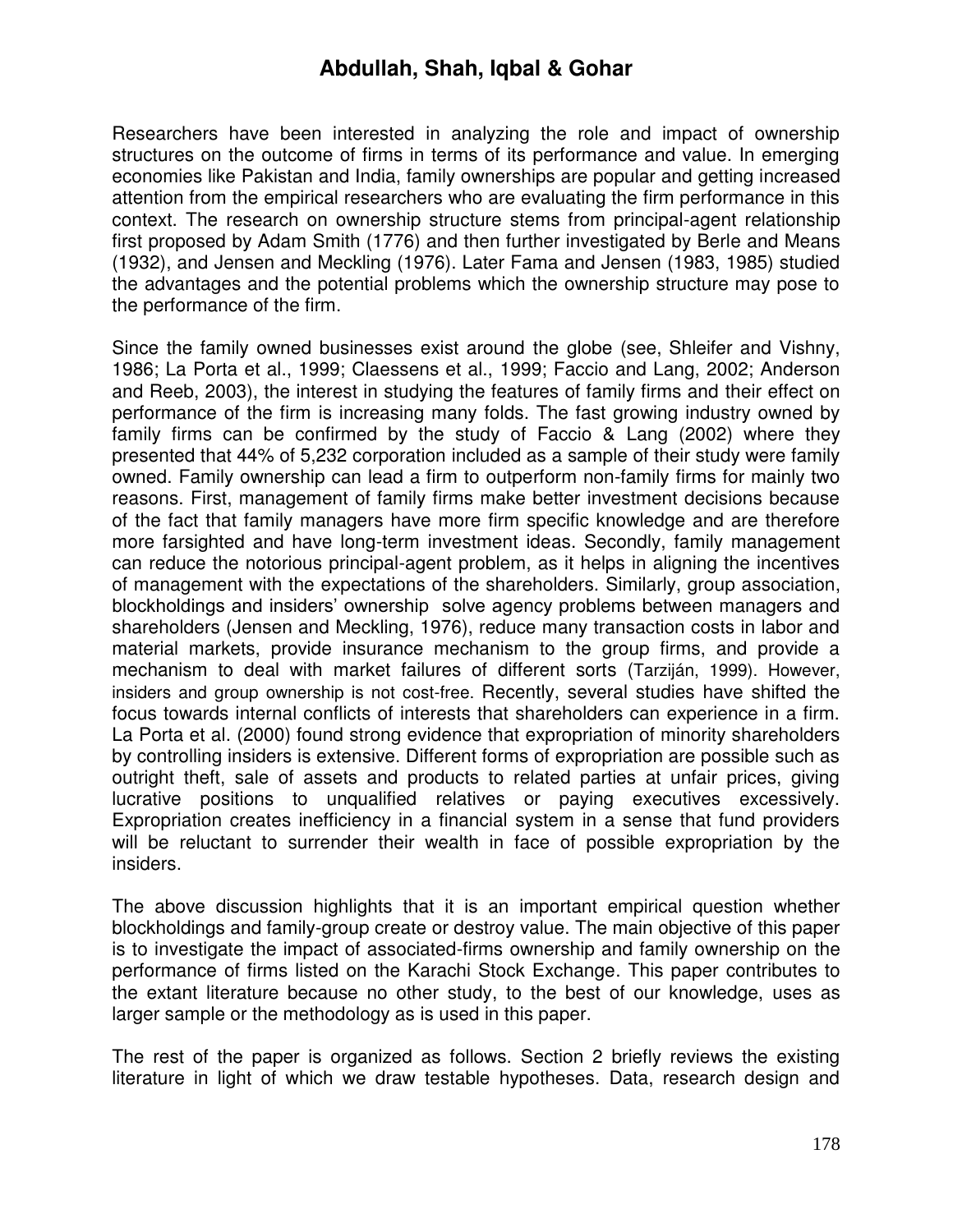model specification are discussed in Section 3. Section 4 presents results and discussion. Finally, Section 5 concludes the paper.

# **2. Literature Review**

In this section, we first discuss the theoretical underpinnings of the link between group ownership and firm performance and then discuss whether family ownership can create value or not.

#### **2.1 Group Association and Firm Value**

When a group of individuals or institutions hold a significant portion of ownership stake in a firm, the firm performance can be influenced in several ways. Theoretically, such ownership can have implications for firm value from the perspectives of agency costs, transaction costs, inefficiency in labor and or product markets, and many other forms of market failures. These aspects are reviewed next.

#### *2.1.1 The Monitoring Hypothesis*

The presence of group companies can be thought of as a special case of large shareholders. The agency problems discussed by Berle and Means (1932) or Jensen and Meckling (1976) are alleviated to some extent by large shareholders who have incentives and capabilities to monitor the activities of managers (Shleifer and Vishny, 1986). This agency view suggests a positive link between group association and firm performance;

#### *2.1.2 The Minority Shareholders' Expropriation Hypothesis*

Shliefer and Vishny (1997) and Villalonga and Amit (2006) argue that large shareholders can exploit minority shareholders due to their power and dominance. The expropriation can take many forms like installing unqualified relatives on key management positions, excessive compensation plans for executives, tunnelling of resources to group companies, or outright theft (La Porta et al. 2000). This leads us to test the following hypothesis;

*H1*: *Group ownership beyond a certain threshold level has negative impact on firm's performance.* 

# *2.1.3 Group Reputation Hypothesis*

It is believed that business groups do not act opportunistically due to their reputation as these groups are highly visible. Their visibility might be due to their big sizes and/or usually the famous business tycoons or personalities with bureaucratic and political backgrounds that sit on their managerial boards (Dewenter et. al, 2001). This view again leads to hypothesis 1 (H1).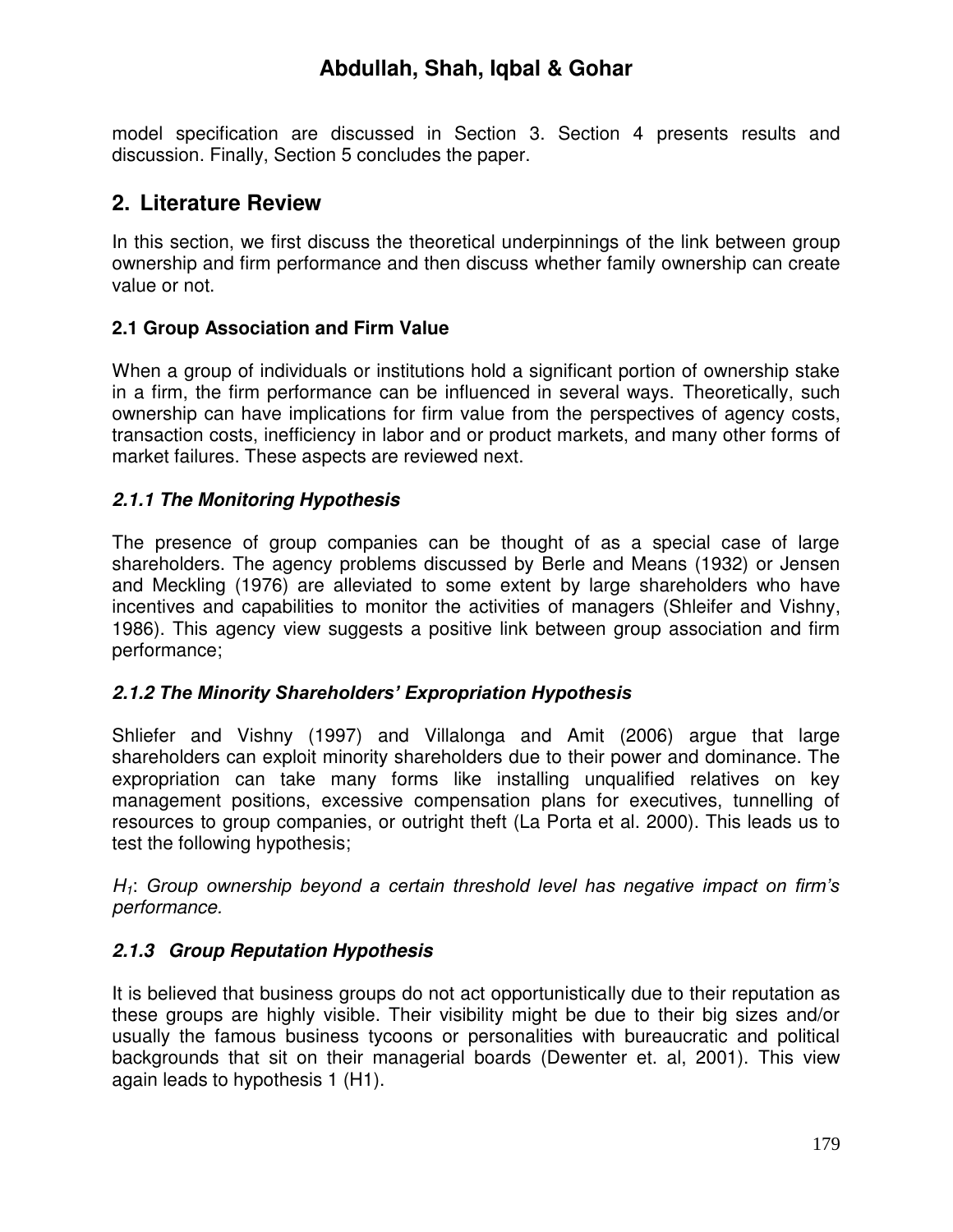#### *2.1.4 Group Association as Solution to Market Failures*

If a firm is a part of a large group of companies, the firm can reap several benefits from the group association. First, group companies can act as large external shareholders who can help in controlling expropriations by the top management. James (1999) adds to the view by arguing that ownership held by associated firms are more long term in nature and this very characteristic of unmitigated sphere of investment leads to efficient strategic decisions. Another argument that goes in favor of associated ownership is that a firm can benefit from the goodwill and reputation of the group. Furthermore, group companies assist one another through shared resources such as finance, technology, and experience (Villalonga and Amit 2006; Wang, 2006; Sraer and Thesmar, 2007; and Maury, 2005).

#### *2.1.5 Complexity of Intra-Group Transaction*

A complex web of intra-group transactions might make it more difficult for analysts and investors to know about their opportunistic behavior. Thus the complexity of intra-group transaction can increase the probability of opportunistic behavior. (Dewenter et. al, 2001).

In an agency framework, a higher ownership percentage of group companies should reduce agency conflict between shareholders and managers, but it might lead to severe conflicts of interest between majority-insiders and minority-outsiders. Thus, if the groupreputation hypothesis holds, group companies should exhibit better market and accounting performance than non-group companies, as the transaction costs of such companies are assumed to be low due to the group size and reputation. However, if complexity of transaction hypothesis is true, then group companies would display weak performance, which would imply that the group companies are involved in minority shareholders exploitation, and/or the group has lower reputation and is facing higher transaction costs.

In view of the above, two testable hypotheses are developed. Given that group companies monitor the managers' activities and/or the firm does not exploit minority shareholders due to the group's reputation, a testable hypothesis is:

#### *H2: Ownership stake of associated companies in a firm has positive impact on the firm's performance*

If group companies do not care about the group's image and/or the intra-group transactions are considered complex by analysts and shareholders, then they will demand risk premium in view of possible expropriation of minority shareholders. A testable hypothesis is:

*H3: Higher ownership percentage of associated companies in a firm leads to a poor performance of the firm.*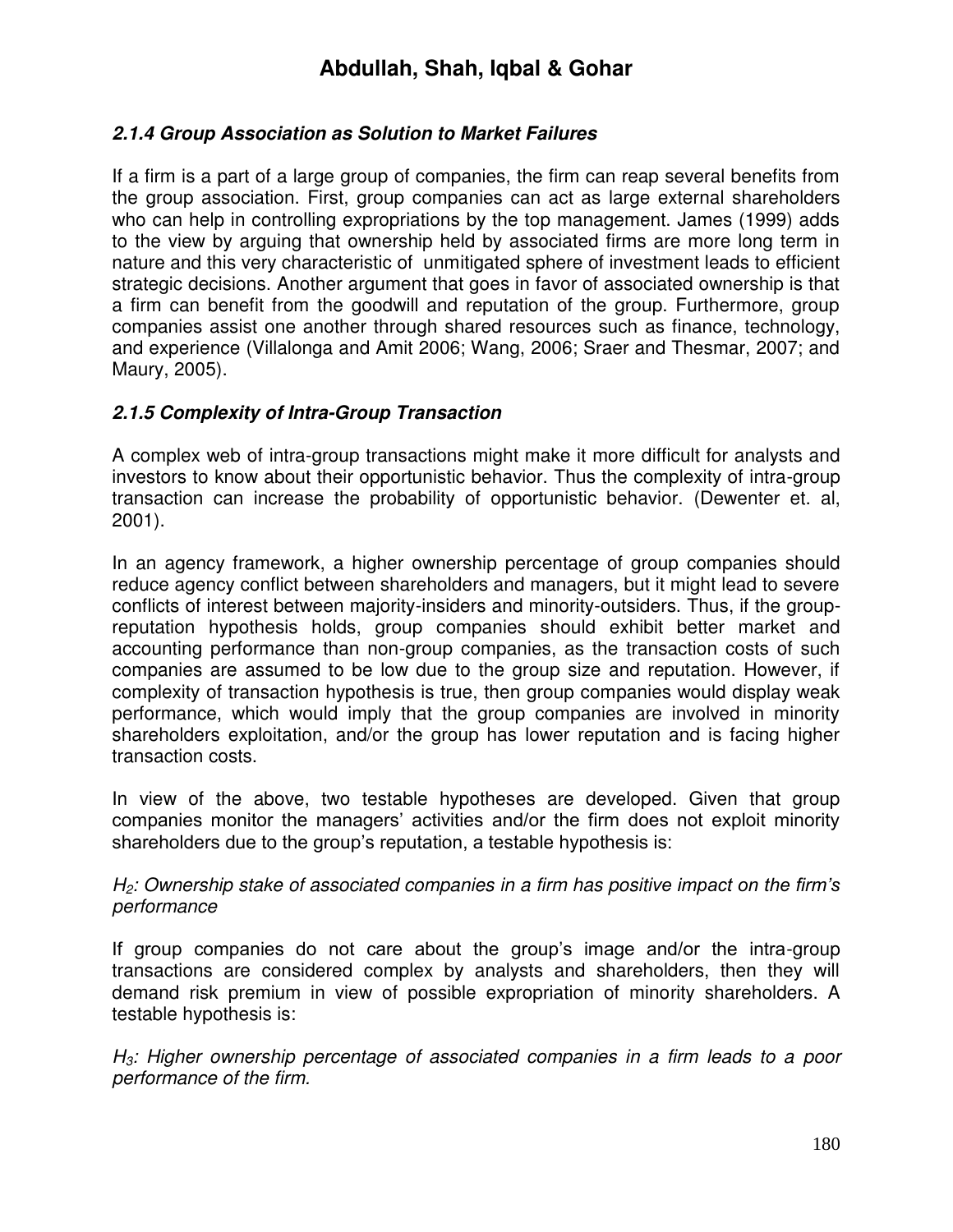Some empirical evidence exists on the performance of group companies in Pakistan. The study used mainly descriptive statistics in the studying relationship between group association and firm performance from 1998 to 2002. Their results showed that group firms were larger in size, had lower sales growth variability and a higher operating profitability in comparison to non-group firms.

#### **2.2 Family Ownership and Firm Performance**

Family ownership has several theoretical advantages. First, management of family firms make better investment decisions because of the fact that family members have more firm specific knowledge and are therefore more farsighted. Second, they have a longterm investment horizon due to which they take a more mature and long-term approach towards the management of the firm. Secondly, family ownership can reduce the notorious principal-agent problems which are discussed by Berle and Means (1932) and Jensen and Meckling (1976). Consistent with the above, several empirical studies such as Palia and Ravid (2002), Morck et al. (1988) and Fahlenbrach (2004) have found positive impact of family ownership on firm performance.

However, the above advantages of family ownership will be offset by potential costs of family ownership. Burkart et al., 2003 argue that management of a firm by family members may be potentially less efficient and thus entail loss to the firm when compared to other firms which are managed by rather more professional managers. In line with these expectations, Smith and Amoako-Adu (1999) found that reaction of the market was negative when family firms hired family members as managers.

Moreover, similar to the arguments presented in the preceding section where we discussed the group ownership in relation to firm performance, we can extend that discussion to family firms as well. For example, Villalonga and Amit (2006) argue that there is a possibility of minority shareholders" expropriation in family firms.

Empirical findings related to impact of family ownership on firm performance are mixed. Julio et al. (2008) compared the market value of a firm as well as firm performance. They found that family owned firms outperformed non-family owned corporations. Their study provided interesting results that family ownership positively impacted the firm value; however, when the family ownership concentration rises above a certain level, the value of a firm decreases. This is an evidence of minority shareholders expropriation. Furthermore, it was observed that even though higher ownership concentration negatively impacted firm value, still the performance of family firms was superior to the non-family firms.

Barontini and Caprio (2005) studied the relationship between firm performance and ownership structure with a data of 675 publicly traded companies spread out in 11different countries throughout the continental Europe. Their results indicated that family control had a positive impact on the performance of European corporations. However, Barontini and Caprio (2005) observed that the ROA and Tobin Q of a familydescendant-run corporation were low as compared to founder controlled corporation,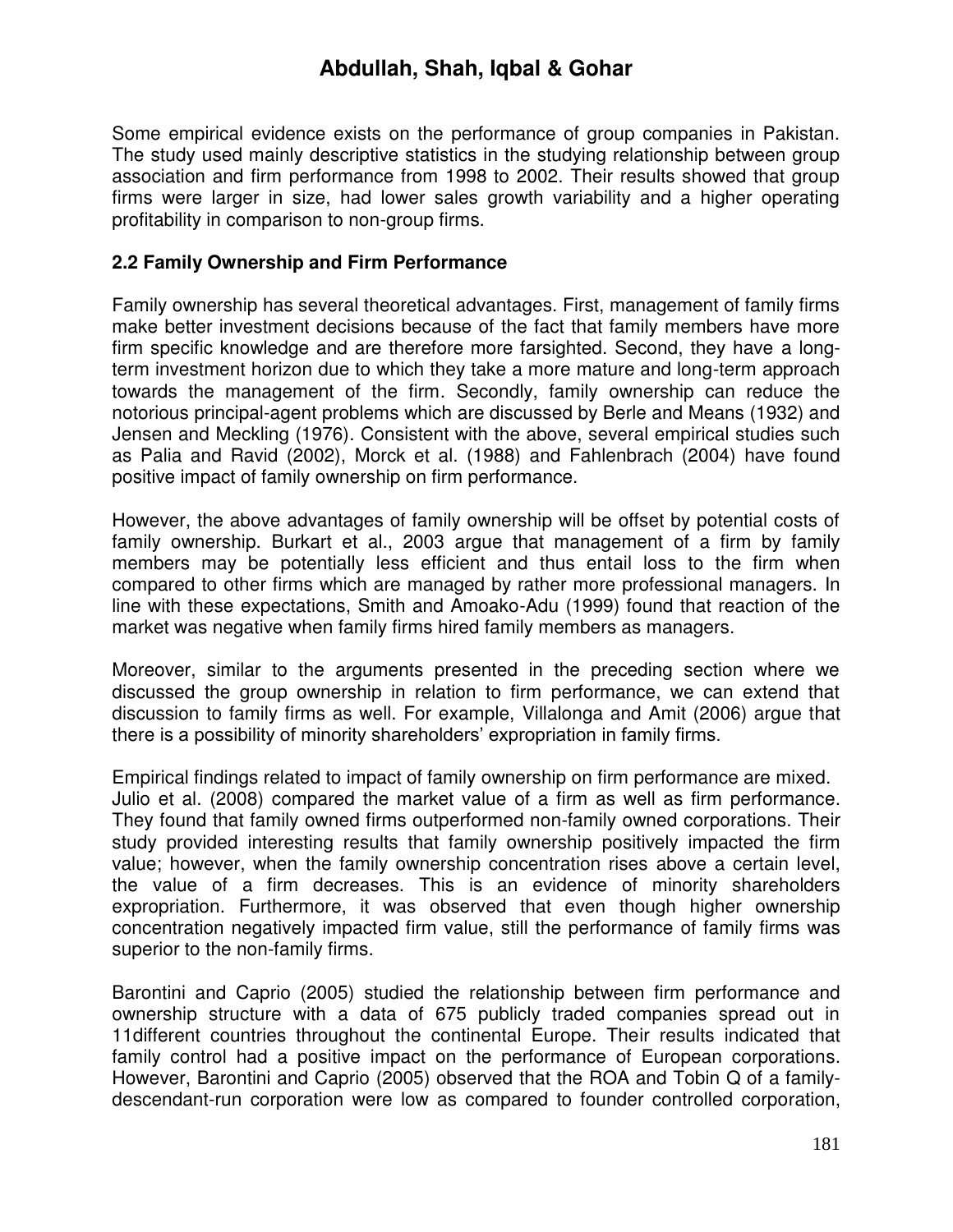but as compared to Non-family Corporation, descendant-controlled corporation performed better.

Feng-Li and Tsangyao (2010) tried to find the optimal level of family ownership concentration studying 242 companies amongst 18 industries of Taiwan. These companies were listed between 1997 and 2006. A threshold regression test was conducted to determine the optimal level of concentration of family ownership where value of a firm would be maximum. Tobin"s Q was used to determine firm value. They calculated three levels of owner's concentration to determine the relationship with firm value. The levels were 0.075%, 31.76% and 33.61%. The results showed that at the level when ownership concentration is below 0.075%, with a 1% increase in ownership the Tobin Q decreases by 257.71%. On the other hand, when the concentration of ownership was between 0.075% and 31.76%, the Tobin"s Q increased by 0.78% with every 1% increase in the concentration of ownership. Tobin"s Q increased by 1.67% when the family ownership concentration was between 31.76% and 33.61%. However, greater than 33.61%, the Tobin Q rate of increase decreased to 0.51%. Therefore it was concluded that the optimal level of ownership concentration was between 31.76% and 33.61% where the value of the firm is at its maximum. (Feng-Li and Tsangyao, 2010)

A study by Han An and Naughton (2001) on Korean listed firms classified family ownership into three categories that were family ownership, pure family ownership and owner-control disparity. Data o m3054 firms were used from the year 2000 to 2005. They found that family and pure family ownerships increased the firm value and performance whereas owner-control disparity had no significant impact on the firm performance and value. The calculations were made through Tobin"s Q for market value of firm and ROA to find the performance in accounting terms. They found strong evidence that family ownership in Korea mitigated agency problems to a greater extent.

Gürsoy and Aydoğan, (2002) studiedTurkish corporations which are characterized by highly concentrated family owned businesses. Their results showed that higher ownership concentration in families were associated with higher P/E ratio; however, on the same time with lower accounting performance. In comparison to group-owned firms, family ownership had lower P/E ratio and thus lower performance and lower risk. Whereas government owned firms have higher risk and higher market performance but have lower accounting returns.

Benjamin Maury, (2005) conducted a study on a sample of 1672 non-financial firms in Western Europe for finding whether non-family controlling shareholders were outperformed by family owned and controlled firms. Their results showed that family firms had higher performance than other types of owners controlled firms. Tobin"s Q showed that under family control, the value of firm rises by approximately 7% in comparison to non-family firms. When ROA was examined, family owned firms had almost 16% higher profitability in comparison to non-family.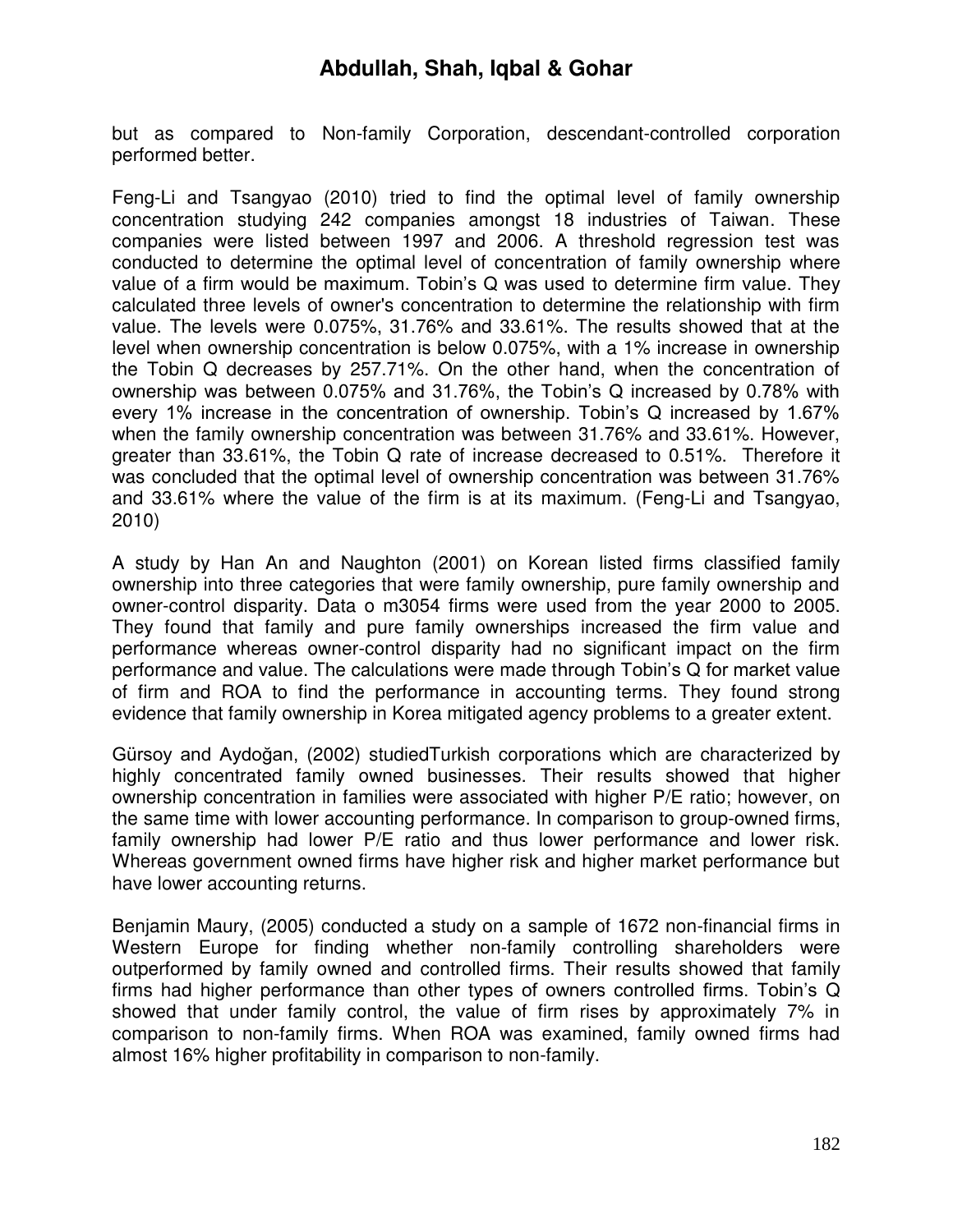Anderson and Reeb (2003) investigated large publically traded firms of the U.S. to determine the relation between the founding family ownership and performance of a firm. Their study confirmed that family firms performed at least as well as that of nonfamily firms. They used both ROA and Tobin's Q as performance measures. The results of ROA regressions showed that family firms were significantly more profitable than the non-family firms. Further, they found that the returns are even higher when a family"s member acts as CEO. They interpreted that the family member understands the business well and work with more dedication. The results from the market-based measure of performance showed that family businesses are more valuable. The findings were both statistically and economically significant to proves that family firms had 11.6% greater Tobin"s Q than non-family firms. Overall their results were in contrast to their hypothesis that minority shareholders were negatively affected by founding family ownership rather results proved that family ownership represented an effective and efficient organizational structure.

Based on the above discussion and empirical evidence, the following hypothesis can be tested

H4: Family ownership has positive impact on firm performance.

# **3. Data and Methodology**

#### **3.1 Sample Selection, Data Collection, and Screening**

The initial data sample was based on the firms listed on Karachi Stock Exchange excluding the financial firms (that are Banks, Modaraba companies, Insurance companies etc). The data of these companies were taken for the year 2003 to 2008. The financial data and detail of these companies were available from secondary sources i.e. from the annual reports published by the companies. For group association, we were able to identify 158 firms to have group association of some sorts. For family firms, the data was divided on the basis of family and non family ownership. This distinction was made by studying the pattern of shareholdings in annual reports of the firms as well as by using the websites of the firms. Finally, we were able to find a sample of 54 firms, the details of which are given in Table 3.1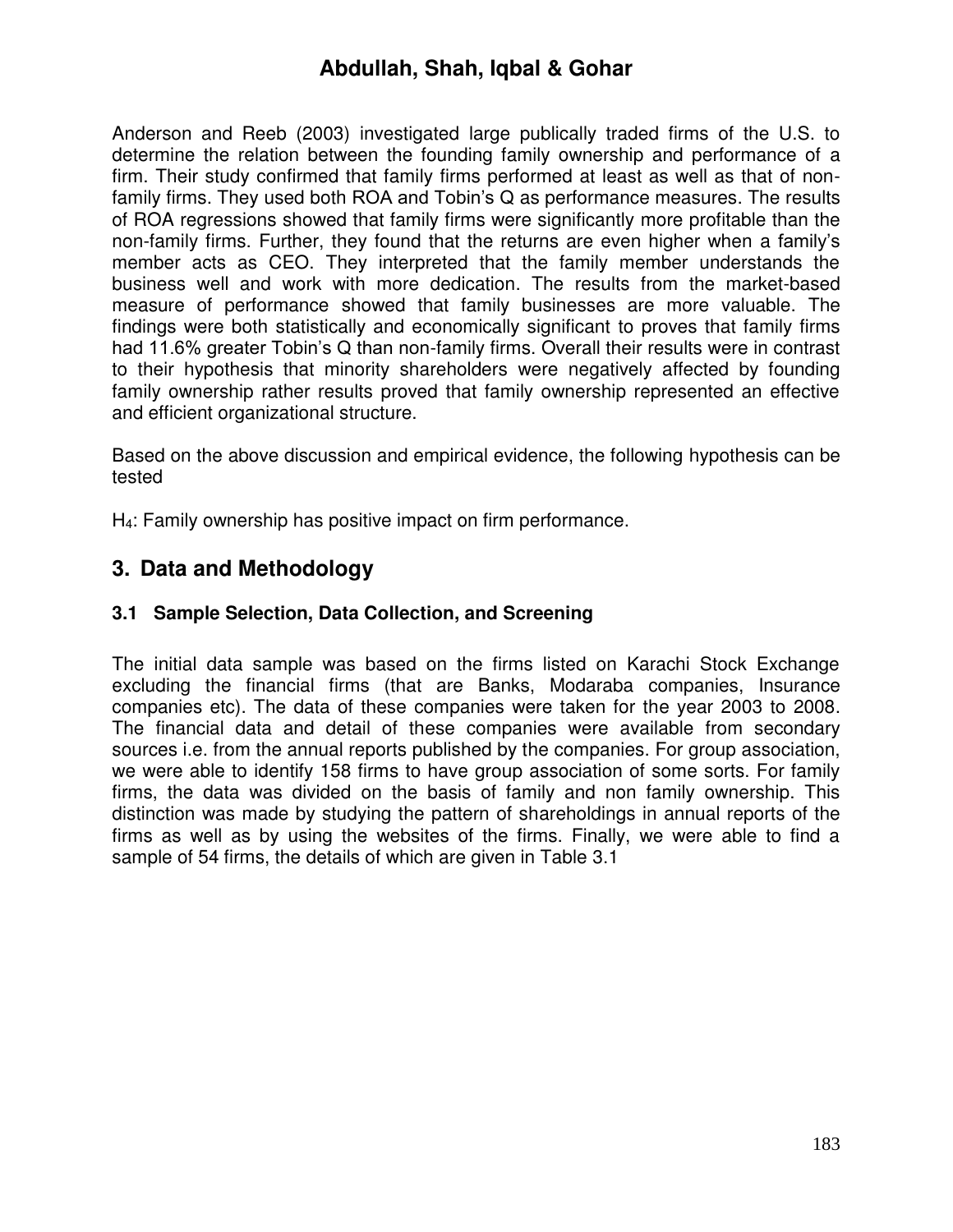#### **Table 3.1**

| Details of firms included in a sample on the basis of family and non-family |  |  |  |  |
|-----------------------------------------------------------------------------|--|--|--|--|
| ownership                                                                   |  |  |  |  |

|                                                   | <b>Family Firms</b> | Non-Family Firms |
|---------------------------------------------------|---------------------|------------------|
| <b>Initial Sample</b>                             | 71                  | 66               |
| Non-Operating                                     | 6                   | 8                |
| Missing Financial Data or   37<br>negative values |                     | 32               |
| <b>Final Sample</b>                               | 28                  | 26               |

Firms such as Banking, Finance, Real Estate and insurance etc were excluded from the initial sample. Similarly, those firms which were not operational during the mentioned period, or those that were controlled by companies operating in different countries were excluded from the research sample. Firms with negative equities, outlier firms and those with data unavailable in the time period of the research were also excluded. Thus the final sample included 54 firms, divided into two sub groups of 28 family owned and 26 non family owned firms.

#### **3.2 Measures of Variables**

Different proxies have been used to measure accounting-based and market-based performance measures. For measuring accounting based performance, the variables Return on Asset (ROA) and Profit margin are used for accounting-based and Tobin"s Q for market-based measures of firm performance. Several other variables of interest are also considered. These variables include financial leverage and asset-turnover ratio. The choices of these five variables are in consistence with methods of measurement applied by previous researchers (Gunduz and Tatoglu, 2003; Anderson and Reeb, 2003; Han and Naughton, 2001; Barontini and Caprio, 2005).

Definitions, explanations and the method of calculation of these variables are as below:

# *3.2.1 Associated Ownership (ASSO)*

This is measured by the ownership percentage of associated firms and denoted by *ASSO*. This figure excludes any shares held by the board of directors or financial institutions that are not associated with the firm. This information is provided in and has been retrieved from the companies' annual reports. To test the minority expropriation hypothesis, we also include a squared term of the ASSO that would indicate whether associated companies ownership beyond a certain level leads to different performance than at lower levels.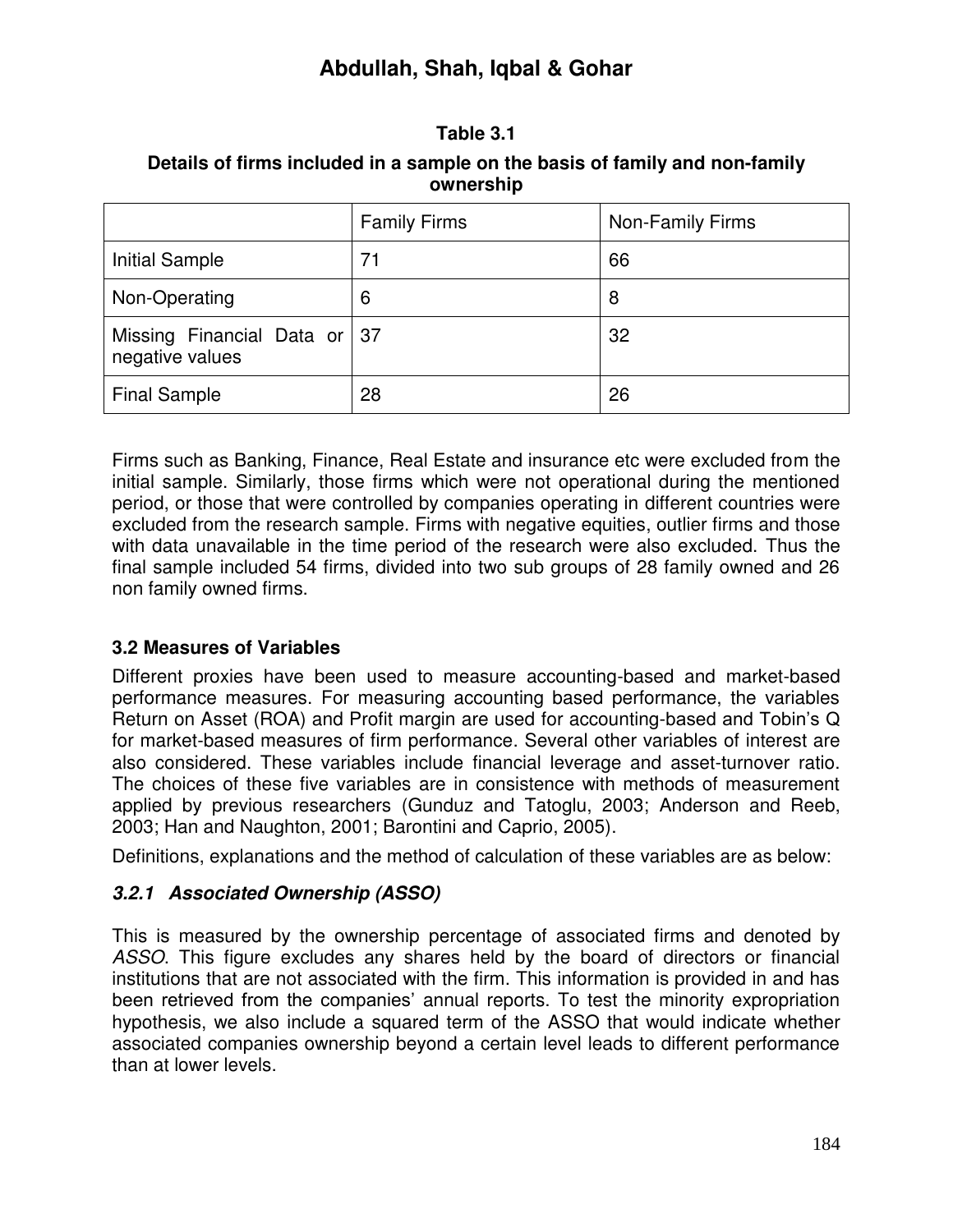# *3.2.2 ROA*

Return on Assets (ROA) is a scaled measure of earnings that is not influenced by the financial structure of the company. It is calculated as:

Return on Assets  $=$  net profit / total assets.

The ratio of return on asset gives us a standard to determine how effectively financial managers employ each dollar invested in the asset of the firm, irrespective of whether the dollar came from investors or creditors.

#### *3.2.3 Tobin's Q*

Noble laureate, James Tobin from Yale University hypothesized that "The combined market value of all the companies on the stock market should be about equal to their replacement costs". The ratio is calculated as:

Tobin"s Q = Total Market Value of Firm / Total Assets

Where,

Total Market Value of Firm  $=$  Market value of Equity  $+$  Debt Market value of Equity = No. of Shares outstanding x Market share price  $Debt = Total asset - Equity$ 

A low Tobin"s Q (0-1) indicates that a greater cost is implied to replace the firm"s assets than the stock"s value. Thus it implies that the firm"s stock is undervalued in the market. On the other hand, a higher Tobin"s Q suggests that the stock of the firm is more expensive than the cost of replacement of assets of the firm. Other control explanatory variables are given in table 3.2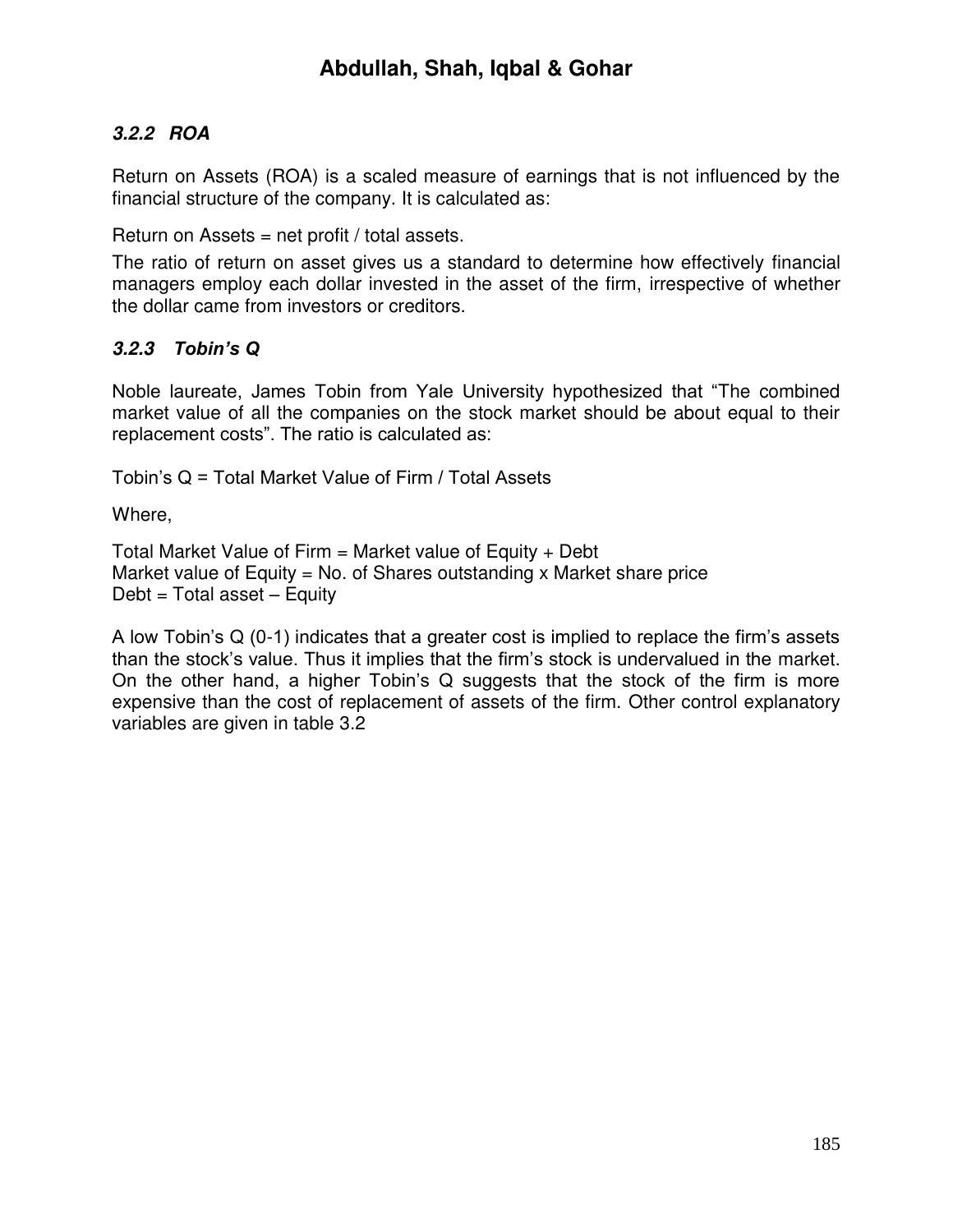#### **Table 3.2**

| Variable                      | Symbol      | Measurement                                      |
|-------------------------------|-------------|--------------------------------------------------|
| Associate companies ownership | <b>ASSO</b> | Shares owned by associate companies / total      |
|                               |             | shares                                           |
| Tobin's Q                     | Q           | (book value of debt + market value of equity) /  |
|                               |             | book value of assets                             |
| <b>Return on Assets</b>       | <b>ROA</b>  | Net income / total assets                        |
| Firm Size                     | <b>SIZE</b> | Natural log of total assets                      |
| Growth rate                   | <b>GROW</b> | Geometric mean of annual percentage increase     |
|                               |             | in assets                                        |
| Sales Turnover ratio          | ST          | Sales/ total assets                              |
| Firm's systematic risk        | <b>BETA</b> | Ratio of covariance between stock returns and    |
|                               |             | market returns to the variance of market returns |
| Firm's idiosyncratic risk     | <b>SER</b>  | firm-specific error term in the beta regression  |
| Financial leverage            | LEV         | Total debts / total assets                       |

# **Names, Symbols and Measurements of the Variables Used in This Study**

# **3.3 Analytical Tools**

To study the relationship between group ownership in a firm and the firm"s performance, we employ simple OLS and two stage least square method (2SLS) regression methods. Studies like Demsetz (1983) propose that ownership structure is an endogenous outcome of the profit maximization motive of existing and potential investors. This proposition necessitates the use of 2SLS method. For comparison purpose, we report results of both the OLS and 2SLS regressions. Our regressions models in this regard are as follows.

$$
ROA_{t} = \alpha + \beta_1(ASSO_i) + \beta_2(SIZE_{it}) + \beta_3(GROW_i) + \beta_4(LEV_i) + \beta_{5-31}(INDUS_i) + \beta_{32-36}(VEARS_i) + \varepsilon_{it}
$$

 $\beta$ 7(ST<sub>i</sub>) +  $\beta_{7-33}$ (INDUS<sub>i</sub>) +  $\beta_{34-38}$ (YEARS<sub>i</sub>) +  $\varepsilon_{\text{it}}$  $\text{ASSO}_i = \alpha + \beta_1 (\text{ROA}_t) + \beta_2 (\text{SIZE}_{it}) + \beta_3 (\text{GROW}_i) + \beta_4 (\text{LEV}_{it}) + \beta_5 (\text{BETA}_i) + \beta_6 (\text{SER}_i)$ 

Where, *BETA, SER*, and *ST* are the instrumental variables for ASSO. *INDUS* and *YEARS* are dummy variables for 27 industries and 5 years, respectively. Complete list of names and measurements of the other variables is given in Table 3.2.

For testing the hypotheses related to family ownership, we use two-sample t-test because it is useful in cases where two categories of same categorical variable are to be compared. It is a hypothesis test for answering questions about the mean where the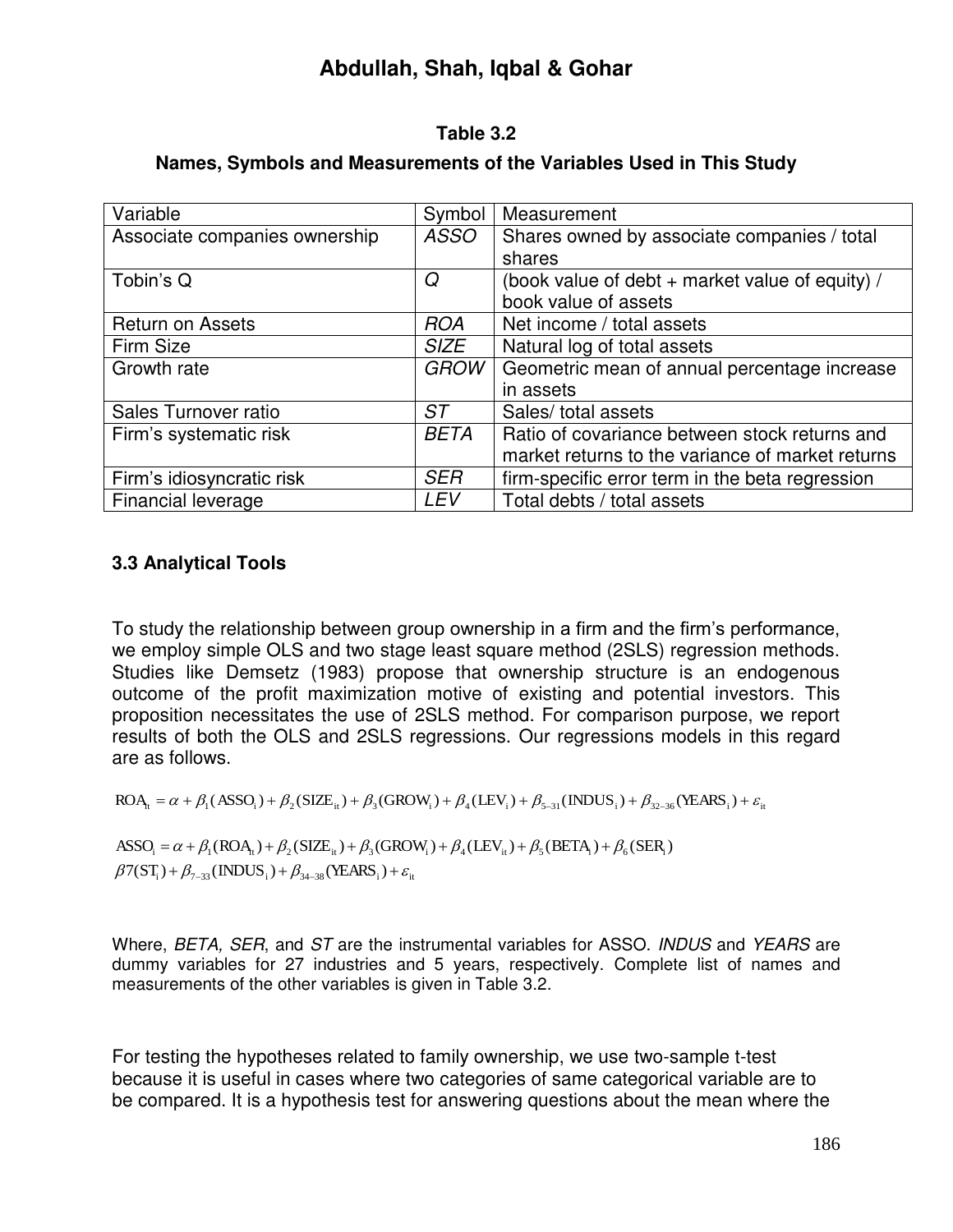data are collected from two random samples of independent observations, each from an underlying normal distribution. A comparison of this sort is common in social sciences and is used as a statistic analysis tool in our research. This test is used because it helps in assessing two groups if they are statistically different from each other or not.

The formula for the pooled estimator of  $\sigma$ 2 is given below

$$
S_p^2 = \frac{(n_1 - 1) s_1^2 + (n_2 - 1) s_2^2}{n_1 + n_2 - 2}
$$

Where s1 and s2 are the standard deviations of the two samples and n1 and n2 are the sizes of the two samples. The formula for comparing the means of two populations using pooled variance is

$$
t = \frac{\overline{x}_1 - \overline{x}_2 - \Delta}{\sqrt{s_{\rho}^2 \left(\frac{1}{n_1} + \frac{1}{n_2}\right)}}
$$

Where x 1 and x 2 are the means of the two samples,  $\Delta$  is the hypothesized difference between the population means (0 if testing for equal means), sp2 is the pooled variance, and n1 and n2 are the sizes of the two samples. The number of degrees of freedom for the problem is

$$
df = n_1 + n_2 - 2
$$

# **4. Analysis and Findings**

In this section, firs we present descriptive statistics, then results of the regression models that test the relationship between associated firms" ownership and a firm performance. Later, we present and discuss the results of the t-test about family ownership and firm performance.

| <b>Descriptive Statistics</b> |     |       |           |          |        |
|-------------------------------|-----|-------|-----------|----------|--------|
| Variable                      | Obs | Mean  | Std. Dev. | Min      | Max    |
| <b>ROA</b>                    | 852 | 0.095 | 0.109     | $-0.505$ | 0.570  |
| <b>ASSO</b>                   | 852 | 0.297 | 0.288     | 0.000    | 0.970  |
| ASSO <sup>2</sup>             | 852 | 0.171 | 0.230     | 0.000    | 0.941  |
| ST                            | 852 | 1.166 | 0.892     | 0.000    | 6.910  |
| <b>GROW</b>                   | 852 | 0.159 | 0.118     | $-0.074$ | 0.582  |
| <b>LEVE</b>                   | 852 | 0.586 | 0.204     | 0.014    | 1.000  |
| <b>SIZE</b>                   | 852 | 7.746 | 1.556     | 1.723    | 12.141 |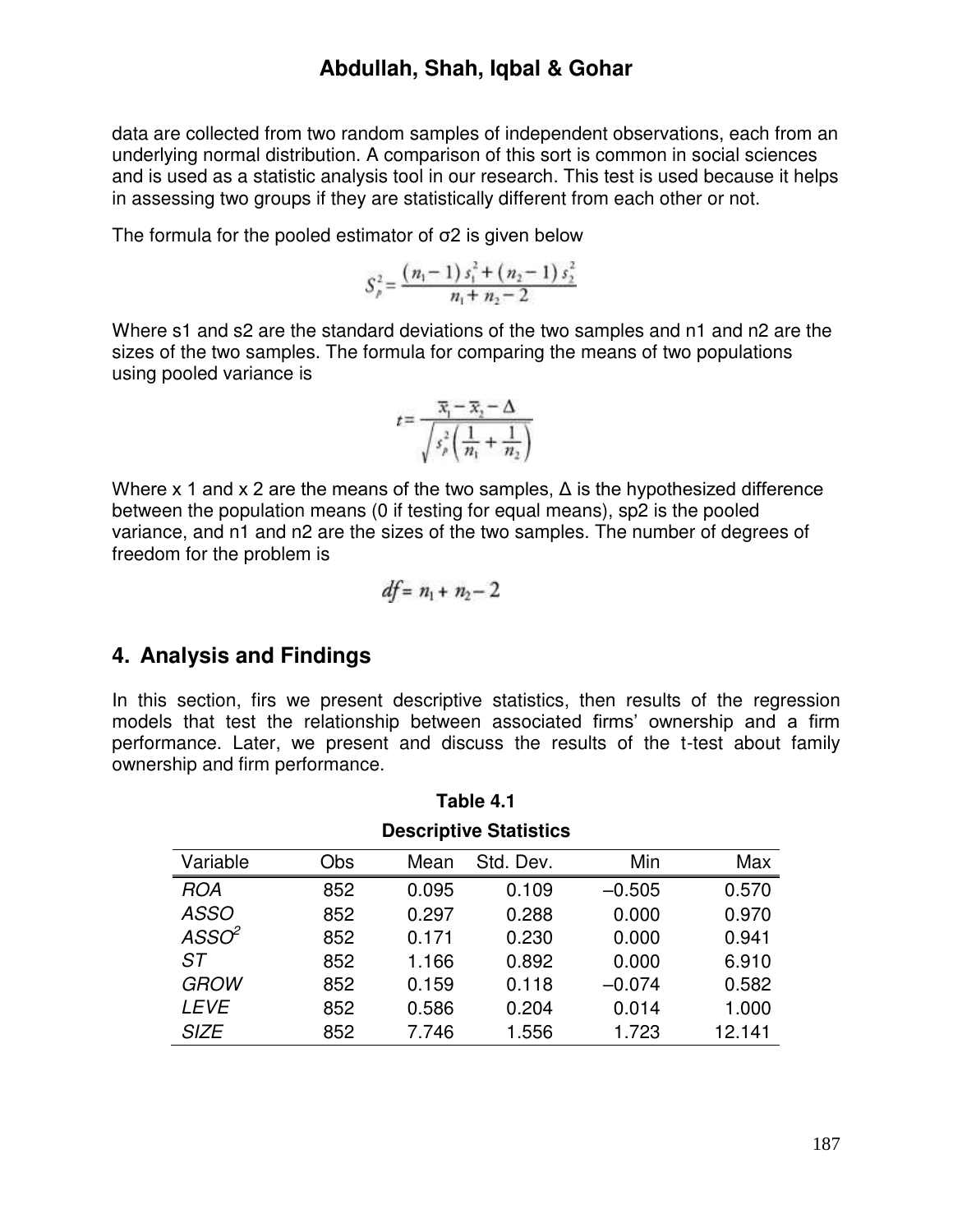| <b>Matrix of Correlation among the Variables</b> |        |             |       |             |             |             |
|--------------------------------------------------|--------|-------------|-------|-------------|-------------|-------------|
|                                                  | ROA    | <i>ASSO</i> | ST    | <i>GROW</i> | <i>LEVE</i> | <b>SIZE</b> |
| <b>ROA</b>                                       | 1.000  |             |       |             |             |             |
| <b>ASSO</b>                                      | 0.1948 | 1.000       |       |             |             |             |
| <b>ST</b>                                        | 0.364  | 0.245       | 1.000 |             |             |             |
| <b>GROW</b>                                      | 0.2462 | 0.002       | 0.082 | 1.000       |             |             |
| <b>LEVE</b>                                      | 0.3318 | $-0.114$    | 0.025 | 0.052       | 1.000       |             |
| <b>SIZE</b>                                      | 0.1605 | 0.292       | 0.052 | 0.117       | 0.169       | 1.000       |

| Table 4.2                                        |
|--------------------------------------------------|
| <b>Matrix of Correlation among the Variables</b> |

The descriptive statistics in Table 4.1 show that there are consideration dispersion almost in all variables. Matrix of Correlation shows that the problem of multicollinearity is not severe among the explanatory variables. Furthermore, the correlations indicate that larger firms, firms with higher growth rates, and higher sales turnover, and firms with more associated holdings are more profitable than other firms. Financial leverage is associated with lower accounting returns.

#### **4.1 Results of the Regression Analysis**

Table 4.3 shows results of the regression analysis. Coefficients of the explanatory variables are given outside the parentheses in Column 1 and 2, whereas the standard errors of the coefficients are given inside the parentheses. The \*, \*\*, and \*\*\* show statistical significance at 1%, 5%, and 10%, respectively.

Both OLS and the 2SLS regressions show similar results. The results indicate that at lower levels of ownership percentage of associated firms has no impact on ROA of the sampled firms. This finding is in contrast to the positive correlation between *ROA* and *ASSO* in Table 4.3. The difference lies in the nature of analysis. Univariate analysis may not correctly capture the dynamics of relationship between several variables when more than one variable affect the dependent variable. The coefficient of *ASSO<sup>2</sup>* is negative and statistically significant. This indicates that at higher levels, ownership stake of associated firms negatively affects firm performance. This is in line with the minority expropriation hypothesis. When group companies become more and more powerful, they develop many ways in which they expropriate minority shareholders.

Among the control variables, sales turnover (*ST*) and firm size (*SIZE*) have positive influence on the firm"s *ROA*. Sales turnover is an indicator of a firm"s efficiency. More efficient firms will generate more sales per unit of assets. And firm size can be a proxy for economies of scale or the firm"s riskiness. Larger firms can enjoy many advantages which smaller firms cannot enjoy. For example, larger firms have economies of scale advantage, have more resources which can be utilized for research and development,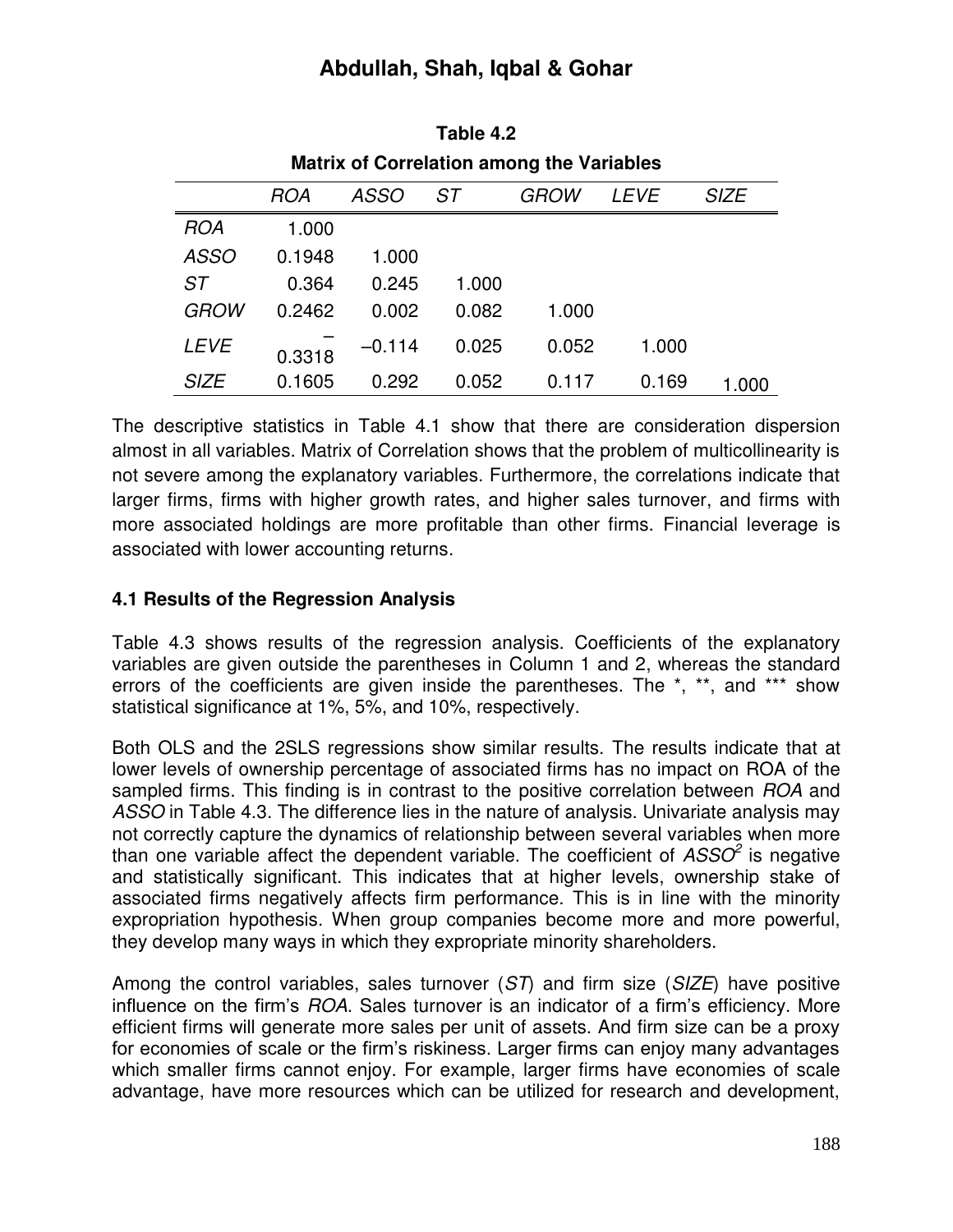and have larger market share. Finally, financial leverage has negative impact on firm"s performance.

| Variables            | OLS.                | 2SLS                |
|----------------------|---------------------|---------------------|
| <b>ASSO</b>          | 0.038(0.033)        | 1.433(0.882)        |
| ASSO <sup>2</sup>    | $-0.081(0.042)$ *** | $-1.73(0.925)***$   |
| ST                   | $0.049(0.004)^{*}$  | $0.054(0.008)^{*}$  |
| <i><b>GROWTH</b></i> | $0.157(0.027)^{*}$  | 0.09(0.062)         |
| <b>LEVE</b>          | $-0.163(0.015)^{*}$ | $-0.137(0.031)^{*}$ |
| <b>SIZE</b>          | $0.02(0.003)^{*}$   | $0.025(0.01)^{*}$   |
| <b>INDUS1</b>        | 0.01(0.018)         | $-0.068(0.054)$     |
| <b>INDUS2</b>        | 0.012(0.01)         | $-0.021(0.026)$     |
| <b>INDUS3</b>        | $-0.015(0.033)$     | $-0.249(0.144)$ *** |
| <b>INDUS4</b>        | $-0.073(0.018)^{*}$ | $-0.116(0.04)^{*}$  |
| <b>INDUS5</b>        | $-0.009(0.011)$     | $-0.05(0.03)$ ***   |
| <b>INDUS6</b>        | $-0.007(0.012)$     | $-0.086(0.049)$ *** |
| <b>INDUS7</b>        | 0.055(0.04)         | $0.31(0.16)***$     |
| <b>INDUS8</b>        | $-0.079(0.026)$ *   | $-0.134(0.056)$ **  |
| <b>INDUS9</b>        | $-0.024(0.016)$     | $-0.044(0.031)$     |
| <b>INDUS10</b>       | $-0.125(0.025)^{*}$ | $-0.209(0.065)^{*}$ |
| <b>INDUS11</b>       | 0.052(0.034)        | $-0.164(0.135)$     |
| <b>INDUS12</b>       | 0.02(0.015)         | $-0.06(0.052)$      |
| <b>INDUS13</b>       | $0.034(0.017)$ **   | $-0.034(0.049)$     |
| <b>INDUS14</b>       | $0.098(0.017)^{*}$  | 0.053(0.04)         |
| <b>INDUS15</b>       | 0.022(0.033)        | $-0.092(0.087)$     |
| <b>INDUS16</b>       | $-0.036(0.042)$     | 0.165(0.135)        |
| <b>INDUS17</b>       | $0.085(0.036)$ **   | $0.276(0.125)$ **   |
| <b>INDUS18</b>       | $0.116(0.02)^{*}$   | $-0.027(0.087)$     |
| <b>INDUS19</b>       | $0.106(0.017)^{*}$  | 0.038(0.049)        |
| <b>INDUS20</b>       | $0.069(0.013)^{*}$  | $-0.04(0.065)$      |
| <b>INDUS21</b>       | $-0.003(0.019)$     | $-0.114(0.07)$      |
| <b>INDUS22</b>       | $-0.125(0.038)^{*}$ | $-0.369(0.152)$ **  |
| <b>INDUS23</b>       | $0.06(0.018)^{*}$   | $-0.077(0.083)$     |
| <b>INDUS24</b>       | 0.023(0.018)        | $-0.005(0.036)$     |
| <b>INDUS25</b>       | $0.05(0.018)^{*}$   | $-0.049(0.064)$     |
| <b>YEAR1</b>         | 0.009(0.009)        | 0.008(0.016)        |
| YEAR2                | 0.003(0.009)        | 0.011(0.017)        |
| YEAR3                | 0.002(0.009)        | 0.003(0.017)        |
| YEAR4                | $-0.022(0.009)$ **  | $-0.018(0.017)$     |
| <b>YEAR5</b>         | $-0.025(0.009)^{*}$ | $-0.021(0.017)$     |
| Constant             | $-0.052(0.021)$ **  | $-0.024(0.041)$     |
| F-Test               | 7.59                | 24.31               |
| $R^2$                | 0.1359              | 0.5178              |
| Adj. $R^2$           | 0.1241              | 0.4921              |

#### **Table 4.3**

**OLS and 2SLS Regressions for ROA and Associated Firms' Ownership** 

The table shows regression results of a model where ROA is the dependent variable. ROA is measured by net income divided by total assets. Coefficient s of the explanatory variables are given outside the parentheses in next columns to their respective variables, whereas the standard errors of the coefficients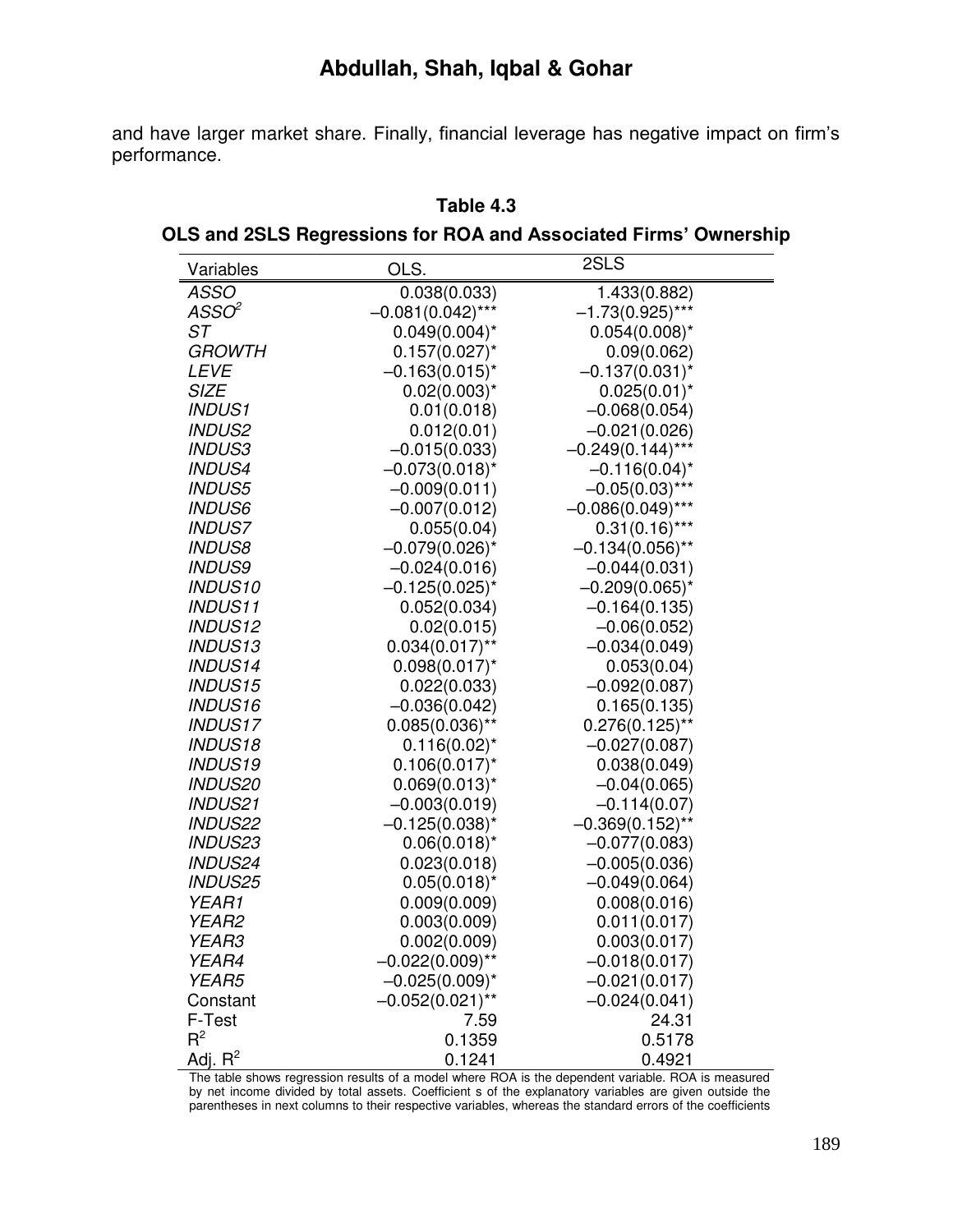are given inside the parentheses. The \*, \*\*, and \*\*\* show statistical significance at 1%, 5%, and 10%, respectively. ASSO is the percentage of shares held of associated companies. ST is sales divided by total assets. GROW is the geometric mean of the past five years annual percentage increase in assets. LEVE is measured by total debt to total assets. SIZE is the natural log of total assets. INDUS are dummy

variables for 27 industry listed on the KSE. And YEAR are the dummy variable for years.

#### **4.2 Results of the Two-Sample T-tests**

In this section, we discuss the performance comparison of the family and non-family firms with help of two sample-tests. The results of the t-tests are given in Table 4.4

| <b>Results of the T-Tests</b> |                               |                                   |                   |               |  |
|-------------------------------|-------------------------------|-----------------------------------|-------------------|---------------|--|
| <b>Variables</b>              | <b>Family</b><br><b>Firms</b> | <b>Non-Family</b><br><b>Firms</b> | <b>Difference</b> | <b>T-test</b> |  |
| <b>ROA</b>                    | 1.80%                         | 3.40%                             | $-1.60%$          | $-1.58$       |  |
| <b>Tobin's Q</b>              | 4.48                          | 1.28                              | 3.20              | 0.95          |  |
| <b>ATO</b>                    | 1.04                          | 1.04                              | 0.00              | $-0.015$      |  |
| <b>LEVE</b>                   | 0.93                          | 0.7                               | 0.23              | $4.61*$       |  |
| PМ                            | 0.016                         | 0.012                             | 0.00              | 0.18          |  |

| Table 4.4              |  |
|------------------------|--|
| Results of the T-Tests |  |

The table shows results of the t-tests for comparison of various financial aspects off 56 family and non-family firms. ROA is measured by net income divided by total assets. Tobin"s Q is measured by the ratio of market value of equity plus book value of debts divided by book value of assets. ATO is sales divided by total assets.. LEVE is measured by total debt to total assets. PM signifies profit margin which is calculated by net profit divided by sales.. The \*, \*\*, and \*\*\* show statistical significance at 1%, 5%, and 10%, respectively.

The results of two sample t-tests for comparing the means of ROA, Tobin"s Q, Asset Turnover, Debt Ratio and Profit margin in family-owned and non-facility owned firms are given in Table 4.4. The results show that mean of ROA in family-owned firms is less than that of non-family owned firms (1.80% family, 3.40% non-family). However, the null hypothesis cannot be rejected at any conventional level.

The Tobin's Q of family-owned firm is economically larger than that of the non-family owned firms (4.48 for family and 1.28 for non-family). However, the statistical significance of the difference in means is negligible. Once again we fail to reject the null hypothesis. The T-test was insignificant with the value of 0.95. Both the accounting based measures and the market based measures suggest that family ownership does not contribute much to the firm"s value. The accounting based measure, i.e. ROA, suggest that family ownership do not result in any increased efficiency in the utilization of assets or cost reduction. And market based measure, i.e. Tobin"s Q, lend further support to the ROA results. Since family ownership does not help the firm in improving its efficiency, the market is well responsive to this fact as evidenced by the statistically insignificance difference of Tobin"s Q of family and non-family owned businesses.

The accounting-based measures of efficiency are not significantly different in the two groups of firms. The mean of Asset Turnover of family firms is approximately same for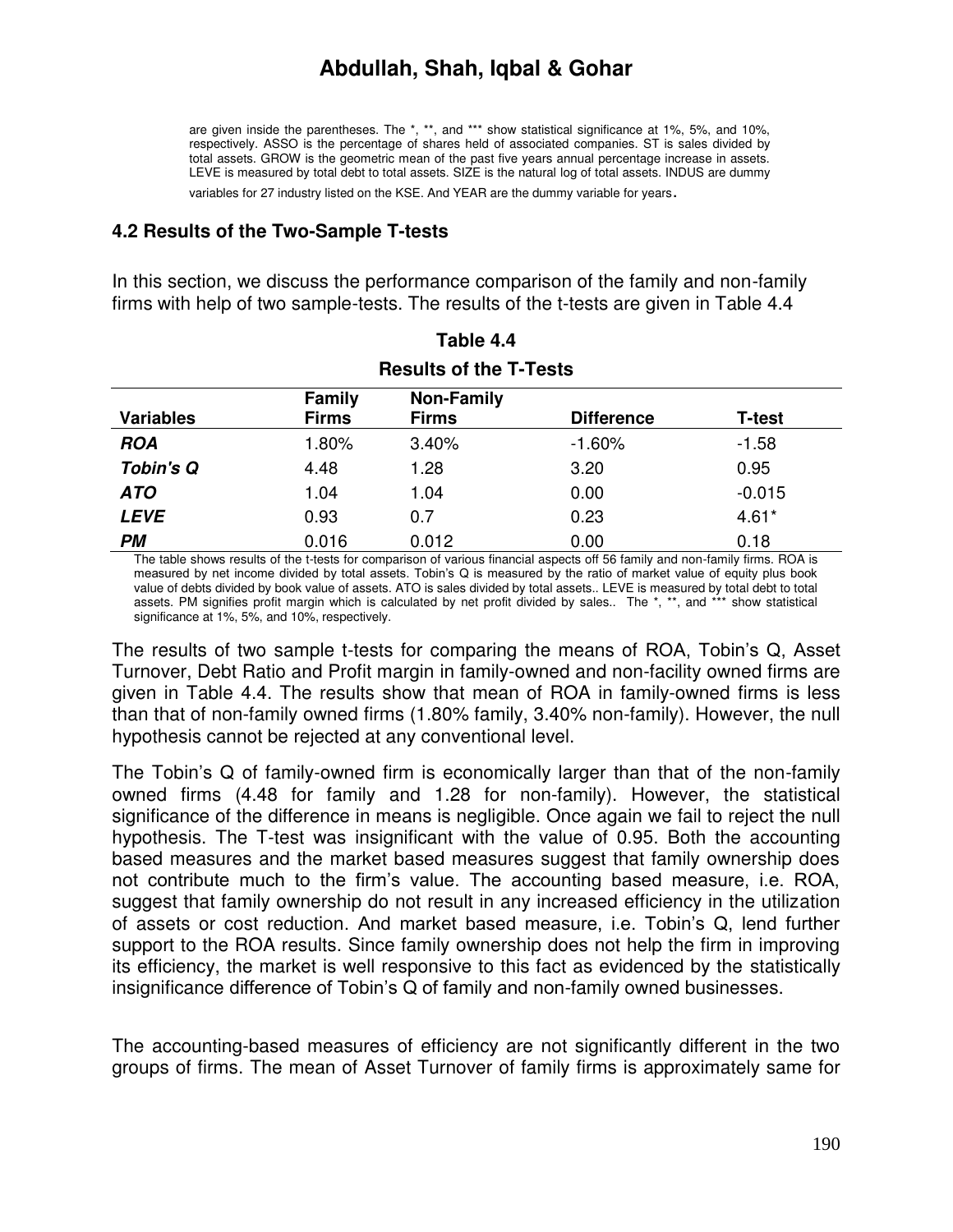both types of ownership structures. This again shows consistency of the results with the previous findings related to ROA and Tobin"s Q.

There can be two possible explanations for the indifferences in the financial performance between family-owned and non-family-owned business. First, the family businesses do not add any value from agency model perspective. Like shown in the literature, agency problems can be solved by if managers' ownership is increased in the firm. Similarly agency problems are mitigated by the presence of some large shareholders who is capable of and have ample incentives of monitoring the activities of shareholders. Family businesses can be thought to play such roles. But if family businesses assume passive roles, these assumed benefits of monitoring will never materialize.

The second explanation can be given from minority-expropriation hypothesis (reference). Since family-controlled businesses have strong control on many decision of the firm, they are in better position to expropriate wealth away from minority shareholders. One way of doing so is to collude with the accountants and internal auditors to inflate cost of production or deflate sales revenue in accounts. This way, even if the firm is profitable, it will show mundane performance. The increasedmonitoring advantage because of family-control will be downplayed by the fraudulent accounts. Resultantly, the family-control advantage will never be shown in the accounting or market based measures of performance.

Debt ratio result showed that mean of 0.93 of family firm is higher than 0.7 of non-family firms, this result is significant with a T-test value of 4.61. One explanation of such a higher leverage ratio in family-controlled firms can be that these firms rely primarily on debt-financing for control purposes. Such firms do not want to dilute the family control by issuing new shares.

# **5. Conclusion**

This research determines the impact of group-association and family ownership on financial performance of a sample of firms listed on the KSE. This research is motivated by the ubiquitous presence of group-firms and family-owned firms in Pakistan. There are several trade-offs that group-association and family ownership offer. The question that concerns shareholders is that whether family and group firms creates value of destroys values for other minority shareholders. This paper tries to provide some preliminary evidence related to this question. Towards this end, two important aspects ownership structures are analyzed; the ownership stake of associated firms and the ownership of family firms. To know the impact of the former on the firms" performance, OLS and 2SLS techniques are used on a sample of 158 firms. And in the case of the later, a two sample t-test is used to differentiate between the performance of family and non-family firms. Results of the OLS and 2SLS regressions show that group ownership in a firm has no significant impact on a firm"s performance. However, when group ownership is significantly higher in a firm, the given firm performs poorly. This is an indication of some sort of expropriation of the minority shareholders. Moreover, the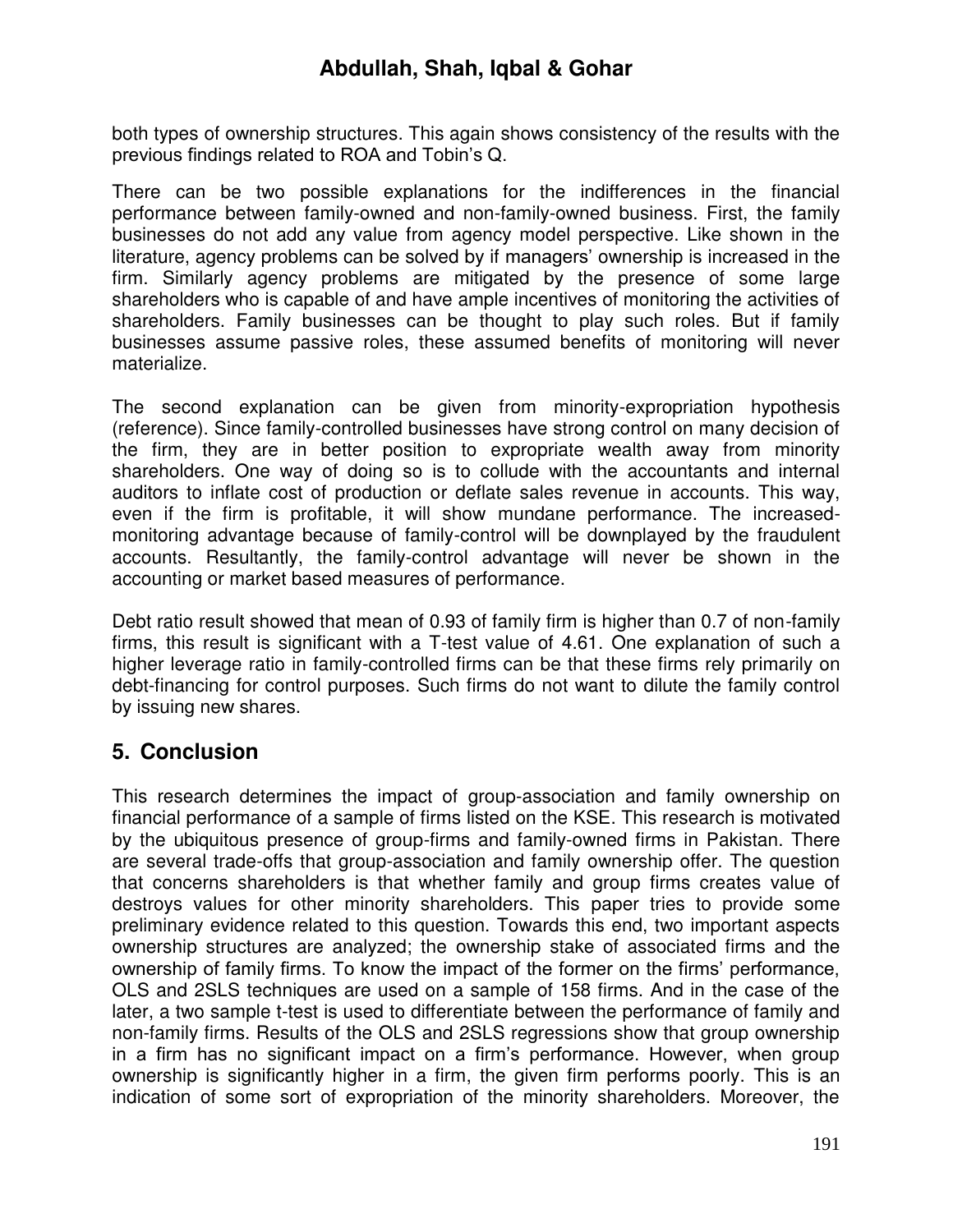analysis shows that larger firms, firms with higher sales-turnover ratio and growing firms performance better than other firms. Firms with higher financial leverage show poor financial performance.

For comparing the performance of family and non-family firms, a sample of 28 family and 26 non-family firms listed on Karachi Stock Exchange was taken for the years 2003 to 2008. Two sample T-test was applied as a statistical tool for finding mean differences of different performance variables between family and non-family firms. The results indicate that Tobin's Q of family firm is economically larger than non-family firms, suggesting that the market perceives the family firms better than non-family firms; though the difference is statistically insignificant. Accounting-based measure such as return on assets, assets turnover, and profit margin show similar statistics – the statistical differences are negligible between family and non-family businesses. There can be two possible explanations for the indifferences in the financial performance between family-owned and non-family-owned business. First, the family businesses do not add any value from agency model perspective. This happens when family businesses assume passive roles; the assumed benefits of monitoring do not materialize. The second explanation can be given from minority-expropriation hypothesis. Since family-controlled businesses have strong control on many decision of the firm, they are in better position to expropriate wealth away from minority shareholders. Thus, it is possible that family ownership has advantages, but at the same time they indulge in minority-expropriation. The expropriation offsets the advantage of family ownership.

# **References**

- Anderson, RC and Reeb, DM 2003, "Founding-Family Ownership and Firm Performance: Evidence from S&P 500", *The Journal of Finance, Vol.* 58, No. 3, pp.1301–1328.
- Berle, A and Means, G, 1932, *The Modern Corporation and Private Property*, Macmillan, New York.
- Barontini, R and Caprio, L 2006, "The Effect of Family Control on Firm Value and Performance: Evidence from Continental Europe', *European Financial Management,* Vol. 12, pp. 689–723
- Burkart, M, Panunzi, F and Shleifer A 2003, "Family Firms", *Journal of Finance*, Vol. 58, No. 5, pp. 2167-2202.
- Claessens, S, Djankov, S, Fan, J P, Lang, LH, and Fomento, BI 1999, Expropriation of minority shareholders: Evidence from East Asia, World Bank.
- Dewenter, K, Novaes, W, and Pettway, R.H 2001, "Visibility versus complexity in business groups: evidence from Japanese keiretsu", *Journal of Business*, Vol. 74, pp. 79-100.
- Feng,L and Tsangyao, C 2010, "Does Family Ownership Affect Firm Value in Taiwan? A Panel Threshold Regression Analysis", *International Research Journal of Finance and Economics,* Vol. 42, pp. 45-53.
- Fama EF and Jensen, MC 1985, "Organizational forms and investment decisions", *Journal of Financial Economics*, Vol. 14, No. 1, pp. 101–119.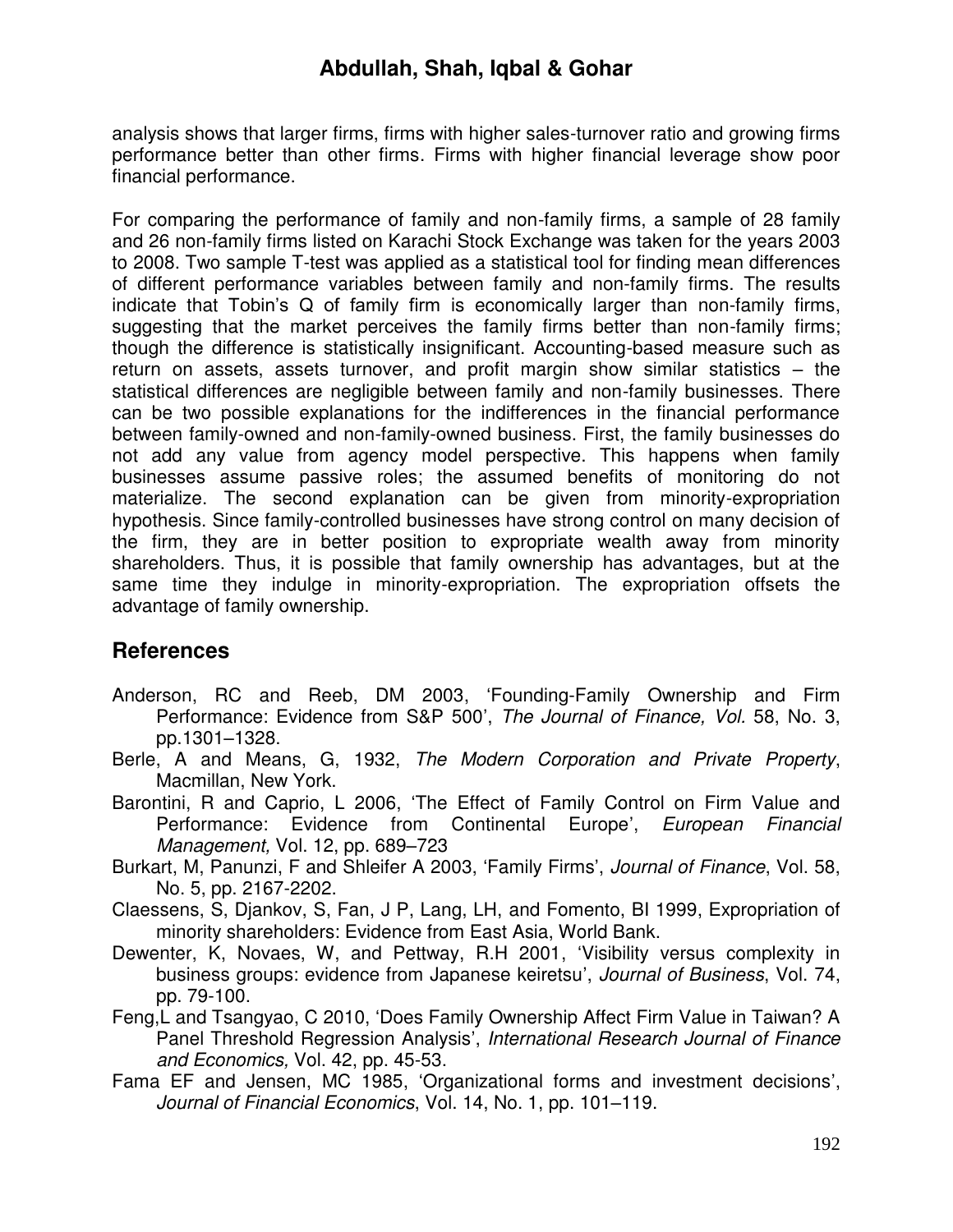- Fama, EF and Jensen, MC 1983, "Separation of ownership and control, *Journal of Law and Economics*, Vol. 26, pp. 301–325.
- Fahlenbrach, R 2004, Founder-CEOs and stock market performance, Unpublished working paper. Wharton School, University of Pennsylvania.
- Faccio, M and Lang, LH 2002, "The ultimate ownership of Western European corporations", *Journal of Financial Economics*, Vol. 65, No. 3, pp. 365-395.
- Gunduz, L and Tatoglu, E 2003, "A Comparison of the Financial Characteristics of Group Affiliated and Independent Firms in Turkey", *European Business Review*, Vol. 15, No. 1, pp. 48-54.
- Griffith, JM 1999, CEO Ownership and Firm Value, Managerial & Decision Economics, Vol. 20, pp. 1-8.
- Gürsoy, G and Aydogan, K 2002, "Equity Ownership Structure, Risk Taking, and Performance", *Emerging Markets Finance and Trade, Vol.* 38, No. 6, pp. 6–25.
- Han, AY and Naughton, T 2001, The impact of family ownership on firm value and earnings quality: Evidence from Korea.
- Jensen, MC and Meckling, WH 1976, "Theory of the Firm: Managerial Behavior, Agency Costs and Ownership Structure", *Journal of Financial Economics Vol.* 3, No. 4, pp. 305–360.
- James, H 1999, "Owner as Manager, Extended horizons and the family firm", *International Journal of the Economics of Business*, Vol. 6, pp. 41-56.
- Kortelainen, P 2007, The Effect of Family Ownership on Firm Performance: empirical evidence from Norway.
- La Porta, R, Lopez-de-Silanes, F, Shleifer, A, 1999, "Corporate ownership around the world", *Journal of Finance,* Vol. 54, pp.471-517.
- La Porta, R, Lopez-de-Silanes, F, Shleifer, A and Robert, WV 2000, "Agency problems and dividend policies around the world", *Journal of Finance*, Vol. 55, pp. 1-33.
- Maury, B 2005, "Family Ownership and Firm Performance: empirical Evidence from Western Europe", *Journal of Corporate Finance,* Vol. 12, pp.321-341.
- Morck, R, Shleifer, A and Vishny,R 1988, "Management Ownership and Market Valuation: An Empirical Analysis", *Journal of Financial Economics,* Vol. 20, pp. 293-315.
- Palia, D and Ravid, SA 2002, The role of founders in large companies: Entrenchment or valuable human capital?, working paper, Rutgers University.
- Shleifer, A and Vishny, RW 1986, "Large shareholders and corporate control", *Journal of Ploitical Economy*, Vol. 95, pp.461-488.
- Shleifer, A and Vishny, RW 1997, "A Survey of Corporate Governance", *The Journal of Finance*, Vol. 52, No. 2, pp.737-783.
- Smith,BF and Amoako-Adu, B 1999, "Management succession and financial performance of family controlled firms", *Journal of Corporate Finance*, Vol. 5, No. 4, pp.341-368.
- Smith, A 1904, *An Inquiry into the Nature and Causes of the Wealth of Nations*, (1776). Reprint, London: Printed for W. Strahan and T. Cadell.
- Sraer,D and Thesmar,D 2007, "Performance and behavior of family firms: Evidence from the French stock market", *Journal of the European Economic Association,* Vol.5, No. 4, pp.709–751.